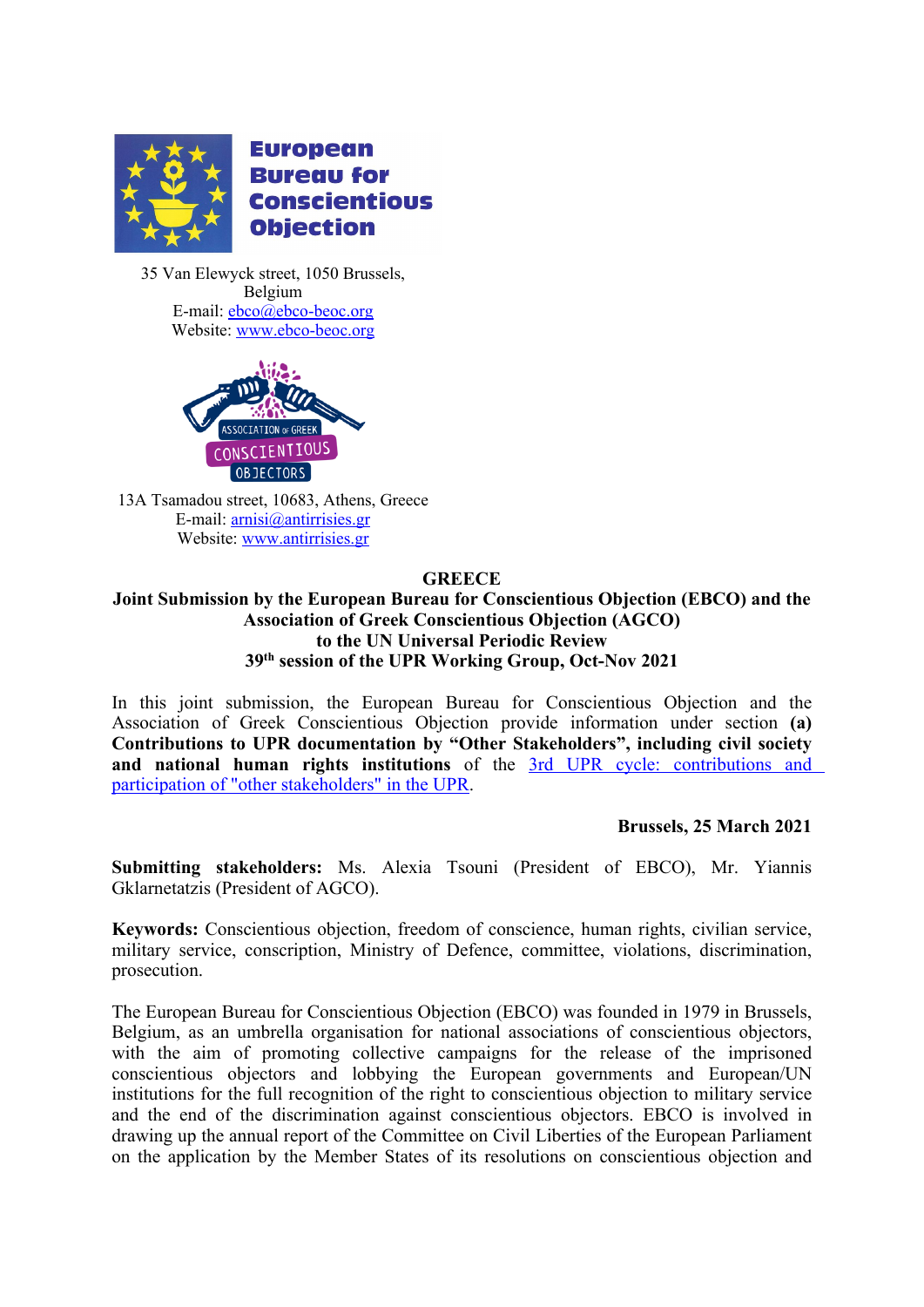civilian service, as determined in the "Bandrés Molet & Bindi Resolution" of 1994; provides expertise and legal opinions on behalf of the Directorate General of Human Rights and Legal Affairs of the Council of Europe; enjoys participatory status with the Council of Europe since 1998 and is <sup>a</sup> member of the Conference of International Non-Governmental Organisations of the Council of Europe since 2005; is <sup>a</sup> full member of the [European](http://www.youthforum.org/) Youth Forum since 1995.

The Association of Greek Conscientious Objection (AGCO) is the member organisation of EBCO in Greece.

**(1)** In 1997, Greece was by 19 years the last of the then members of the European Union to accep<sup>t</sup> conscientious objection to military service and make <sup>a</sup> substitute service available for conscientious objectors by Law 2510/1997. Laws 3421/2005, 3883/2010, 4361/2016 and 4609/2019 have amended some of the provisions of Law 2510/1997, but in many respects still the law falls far short of international standards.

**(2)** In specific EBCO and AGCO have particular concerns regarding the following issues: 1) The examination of the applications and the assessment of persons applying to perform civilian service still remain under the jurisdiction of the Ministry of Defence. This is in breach with the principle that states should establish independent and impartial decisionmaking bodies to consider applications based on conscientious objection; 2) The duration of the civilian service remains punitive and discriminative in nature. Currently the full military service is 12 months, whereas the full civilian service is 15 months. Other conditions of civilian service are also largely problematic (e.g. to be served without adequate financial support); 3) Lack of adequate information on the possibility of applying for recognition as a conscientious objector (nothing cited neither in the registration nor in the call-up papers); 4) Strict time-limits for the submission of any application for recognition as <sup>a</sup> conscientious objector, accompanied by all the required documentation which is difficult to be acquired. Applications must be received at the latest on the day set for enlistment, with no postponement permitted. Over the years, this has meant that some applications have in practice been rejected on purely procedural grounds, without being considered on their merits; 5) Restrictive definition of conscientious objection *<sup>a</sup> priori* and arbitrary refusal of recognition. The candidate conscientious objector is required by the law to prove that his life complies with his beliefs. Excluded, for no logical reason, is anyone who has ever held <sup>a</sup> firearms license (applicants have to provide <sup>a</sup> certificate from the police showing that they have never done so), or been a member of a hunting club, or participated in shooting sports, or been sentenced for crime related to use of guns, ammunition or illegal violence or even are currently prosecuted for such crime (which is in violation of the right to the presumption of innocence, Article 14.2 of ICCPR); 6) Possible revocation of the conscientious objector status for several reasons; 7) No provision for those who developed conscientious objection after starting military service or for the professional soldiers.

**(3)** The application of the system in practice has been marked by discrimination between conscientious objectors on the grounds of ideological beliefs and religious adherence and there has been arbitrary refusal of recognition. There are serious concerns about the questionable opinions of the Special Committee in the Ministry of Defence which advises the Minister on the applications for conscientious objector status, especially on the ideological applications for civilian service. This committee gives <sup>a</sup> positive opinion on all the applications of the baptized Jehovah's Witnesses, which are the vast majority (without even requesting an interview of them); whereas it usually gives <sup>a</sup> negative opinion on most of the applications of the non-baptized Jehovah's Witnesses and persons from other religious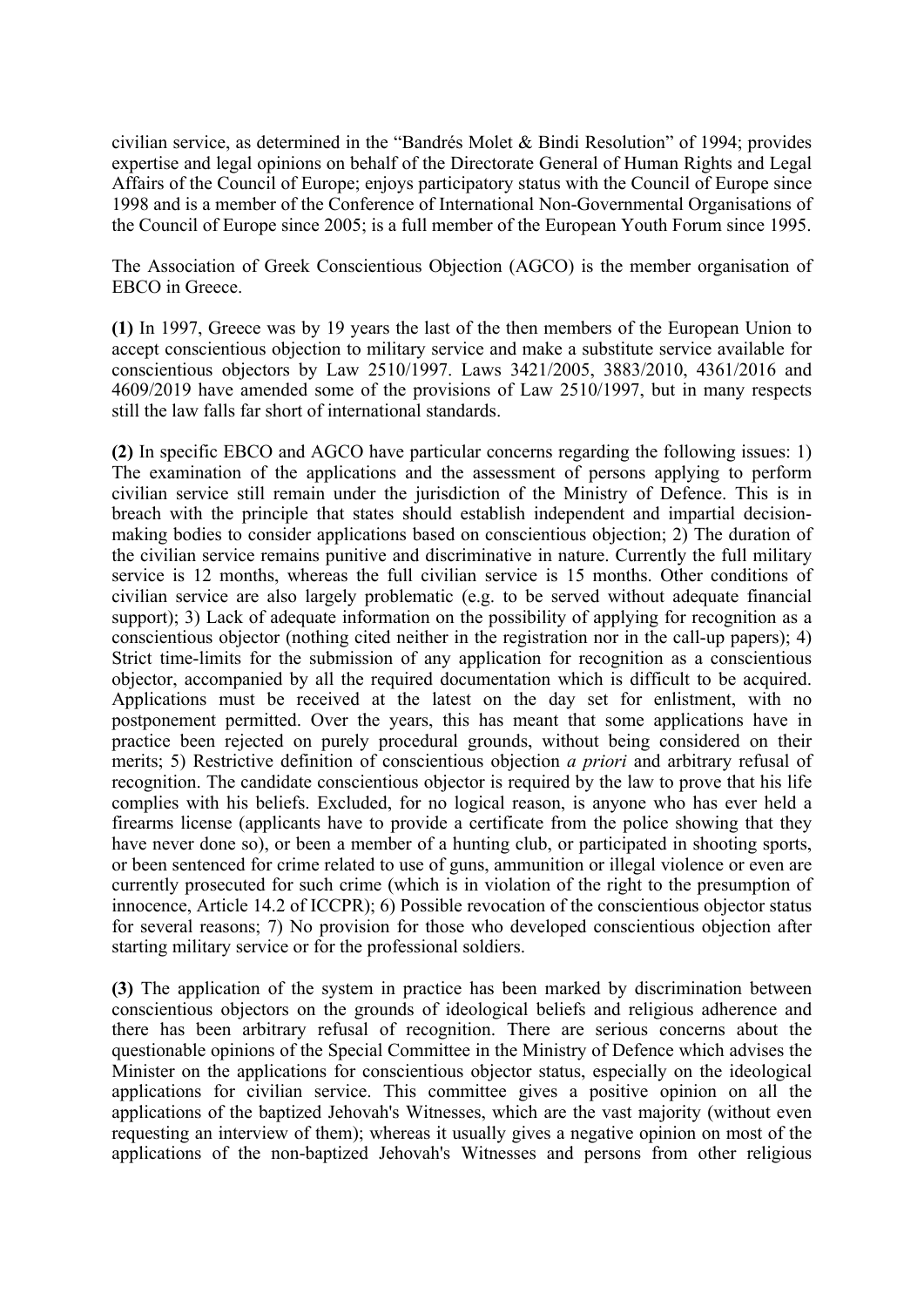groups, and occasionally of conscientious objectors on ideological grounds (and requests an interview of all of them). This discrimination should end because all fundamental beliefs are equally protected by the international standards on freedom of thought, conscience, or religion. To separate them into those deemed "religious" and "other" is <sup>a</sup> primary act of discrimination, even before the differential treatment of the two categories is taken into account. Indeed, the question is thus raised of whether even the favourable decisions are really based on proof of the objection or proof of the denominational adherence of the applicant.

**(4)** These young persons who do not apply for civilian service because of its punitive and discriminatory nature or because they can not afford its financial cost, as well as these young persons who do apply but have their applications rejected, are then called up for military service, and if they do not enlist, they are repeatedly persecuted. So an endless circle begins with arrests, trials and penal convictions by military courts (although conscientious objectors are civilians), with suspended sentences of up to two years' imprisonment accompanied with huge administrative penalties of 6000 euros for each insubordination charge (the 6000 euros fine is increased if not paid immediately and has <sup>a</sup> risk of confiscation of property or even imprisonment). This unacceptable practice continues and it is <sup>a</sup> vicious circle. There is no limit in the number of administrative penalties of 6,000 euros for <sup>a</sup> conscientious objector.

**(5)** The trials of conscientious objectors in military courts are <sup>a</sup> violation of the right to <sup>a</sup> fair and public hearing by <sup>a</sup> competent, independent and impartial tribunal (Article 14.1 of ICCPR and Article 6 of ECHR as the European Court of Human Rights has stated in similar cases of Turkish Conscientious Objectors).

**(6)** There are also serious concerns about the trials in absentia, as in the case of conscientious objector Yiannis (Ioannis) Gklarnetatzis. These violate the right to <sup>a</sup> fair trial, to be tried in one'<sup>s</sup> presence (Article 14.3 (d) of ICCPR).

**(7)** For several years the Human Rights Committee found violations of the principle of "*ne bis in idem*" for conscientious objectors who were punished more than once for refusal to undertake military service. However, in 2015, the Human Rights Committee found that imprisonment, and not just repea<sup>t</sup> imprisonment, of conscientious objectors was <sup>a</sup> violation of article 9 of the Covenant, stating: *"Just as detention as punishment for the legitimate exercise of the right to freedom of expression, as guaranteed by article 19 of the Covenant is arbitrary, so is detention as punishment for legitimate exercise of freedom of religion and conscience, as guaranteed by article 18 of the Covenant."* The Human Rights Committee has subsequently called for the expunging of criminal records of those prosecuted. Similarly, the UN Working Group on Arbitrary Detention'<sup>s</sup> position has evolved from finding repeated imprisonment of conscientious objectors to be arbitrary detention to recognising that detention of <sup>a</sup> conscientious objector is <sup>a</sup> violation of article 18(1) of the Covenant per se. The Working Group set out its key principles and understanding in <sup>a</sup> decision in 2018 and further clarified its position in its 2019 repor<sup>t</sup> to the UN Human Rights Council: «While each case depends on its own facts, the Working Group considers that the detention of conscientious objectors is <sup>a</sup> per se violation of article 18 (1) of the Covenant and such <sup>a</sup> detention will therefore usually lack <sup>a</sup> legal basis according to category I [no legal basis to justify the deprivation of liberty]. Moreover, given that the detention of conscientious objectors results from the exercise of the right to freedom of thought, conscience and religion under article 18 of the Covenant, it will also often fall within category II [deprivation of liberty for exercise of <sup>a</sup> protected right]. Finally, when the detention of conscientious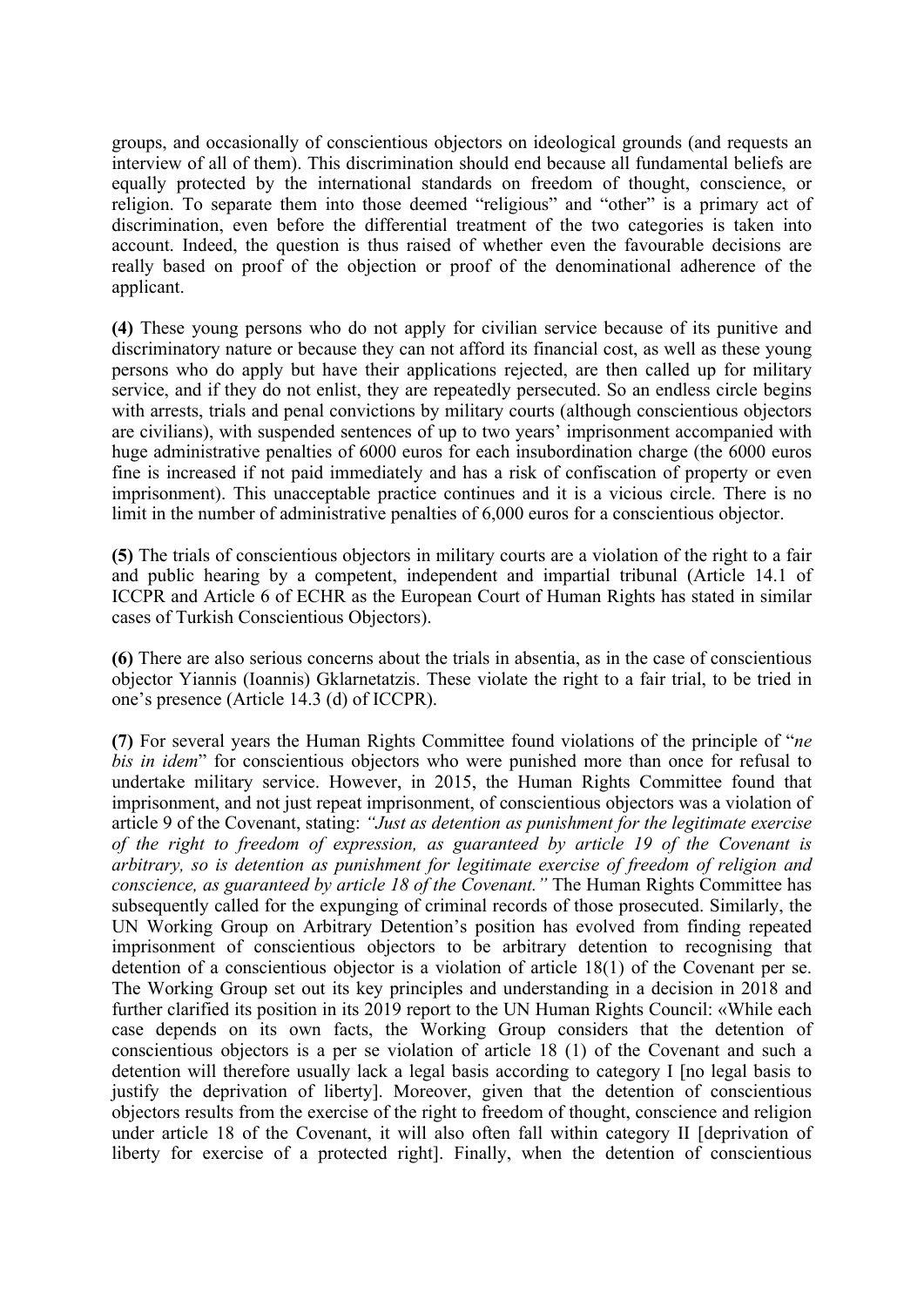objectors to military service involves discrimination on the basis of religion or belief, it will amount to a category V violation [deprivation of liberty on discriminatory grounds]". <sup>1</sup>

**(8)** In the context of the  $2<sup>nd</sup>$  Cycle of UPR, Greece has rejected<sup>2</sup> all the recommendations<sup>3</sup> concerning conscientious objectors.

**(9)** There has been continued harassment of conscientious objectors, including prosecutions and fines for insubordination. The most recent case was on 26/10/2020, when Greece brought another civilian to stand trial before <sup>a</sup> military court, and what is more, he was <sup>a</sup> conscientious objector, who had applied to serve an extremely punitive civilian service, and nevertheless his application to serve civilian service was rejected by the Ministry of Defence. <sup>4</sup> K.K., 45-year-old now, declared his conscientious objection on ideological grounds in 2003, and applied for civilian service, which at that time was 30-month-long, whereas the military service was 12-month-long. His application was rejected by the Ministry of Defence in 2004, following <sup>a</sup> negative opinion by the consultative special committee, widely known as "Conscience Examination Committee". His appeals were also rejected. K.K., remaining always consistent with his beliefs, did not join the army. So he was subsequently charged with insubordination, and he was fined 6.000 euros. He refused to pay the fine, and finally the Tax Service confiscated the money from his bank account. A representative of EBCO attended the trial as an observer at the Military Court of Athens. EBCO called for the charges against K.K. to be dropped and for the confiscated money to be returned to him. K.K. was finally acquitted on procedural grounds. K.K. should have not been prosecuted in the first place, as his prosecution is in violation of the European and international human rights law. More specifically Greece's treatment of K.K. throughout the years constitute: 1) Violation of his right to freedom of thought, conscience and religion (Article 18 of the International Covenant on Civil and Political Rights and Article 9 of the European Convention on Human Rights); 2) Violation of the right to freedom from discrimination (Article 26 of ICCPR and Article 14 of the ECHR) as he has been discriminated for reasons of belief; 3) Violation of the right to be free to leave any country, including his own (Article 12.2 of ICCPR and Article 2.2 of the 4th Protocol to the ECHR), as he has been prevented to travel abroad for several years; 4) Violation of the right to <sup>a</sup> fair and public hearing by <sup>a</sup> competent, independent and impartial tribunal established by law (Article 14.1 of ICCPR and Article 6 of the ECHR, as found by the European Court of Human Rights in the cases of conscientious objectors tried in military courts).

**(10)** The continuous persecution of K.K. and violation of his human rights illustrate not only the vindictive stance of the military authorities against the conscientious objectors, but also reflect the situation of many more conscientious objectors in Greece despite numerous

<sup>&</sup>lt;sup>1</sup> International Standards on Conscientious Objection to Military Service Revised Edition: 2021 by Laurel Townhead Based on original text by Rachel Brett, Quaker United Nations Office, [https://quno.org/sites/default/files/timeline/files/2021/QUNO%20Conscientious%20Objection%20-](https://quno.org/sites/default/files/timeline/files/2021/QUNO%20Conscientious%20Objection%20-%20International%20Standards_Revised%202021_FINAL.pdf) [%20International%20Standards](https://quno.org/sites/default/files/timeline/files/2021/QUNO%20Conscientious%20Objection%20-%20International%20Standards_Revised%202021_FINAL.pdf)\_[Revised%202021](https://quno.org/sites/default/files/timeline/files/2021/QUNO%20Conscientious%20Objection%20-%20International%20Standards_Revised%202021_FINAL.pdf)\_[FINAL.pdf](https://quno.org/sites/default/files/timeline/files/2021/QUNO%20Conscientious%20Objection%20-%20International%20Standards_Revised%202021_FINAL.pdf)

<sup>&</sup>lt;sup>2</sup> UN Human Rights Council, Report of the Working Group on the Universal Periodic Review, Greece, Addendum, Views on conclusions and/or recommendations, voluntary commitments and replies presented by the State under review, ([A/HRC/33/7/Add.1\)](http://undocs.org/A/HRC/33/7/Add.1), 2 September 2016, p. 3.

<sup>&</sup>lt;sup>3</sup> UN Human Rights Council, Report of the Working Group on the Universal Periodic Review, Greece, [\(A/HRC/33/7](https://www.refworld.org/pdfid/57cd5dee4.pdf)), 8 July 2016, recommendation 136.15 (Uruguay), 136.16 (Slovenia).

<sup>4</sup> EBCO Press Release Brussels 24-10-2020: Is this democracy? Greece brings another civilian before military court, available at <https://ebco-beoc.org/node/469>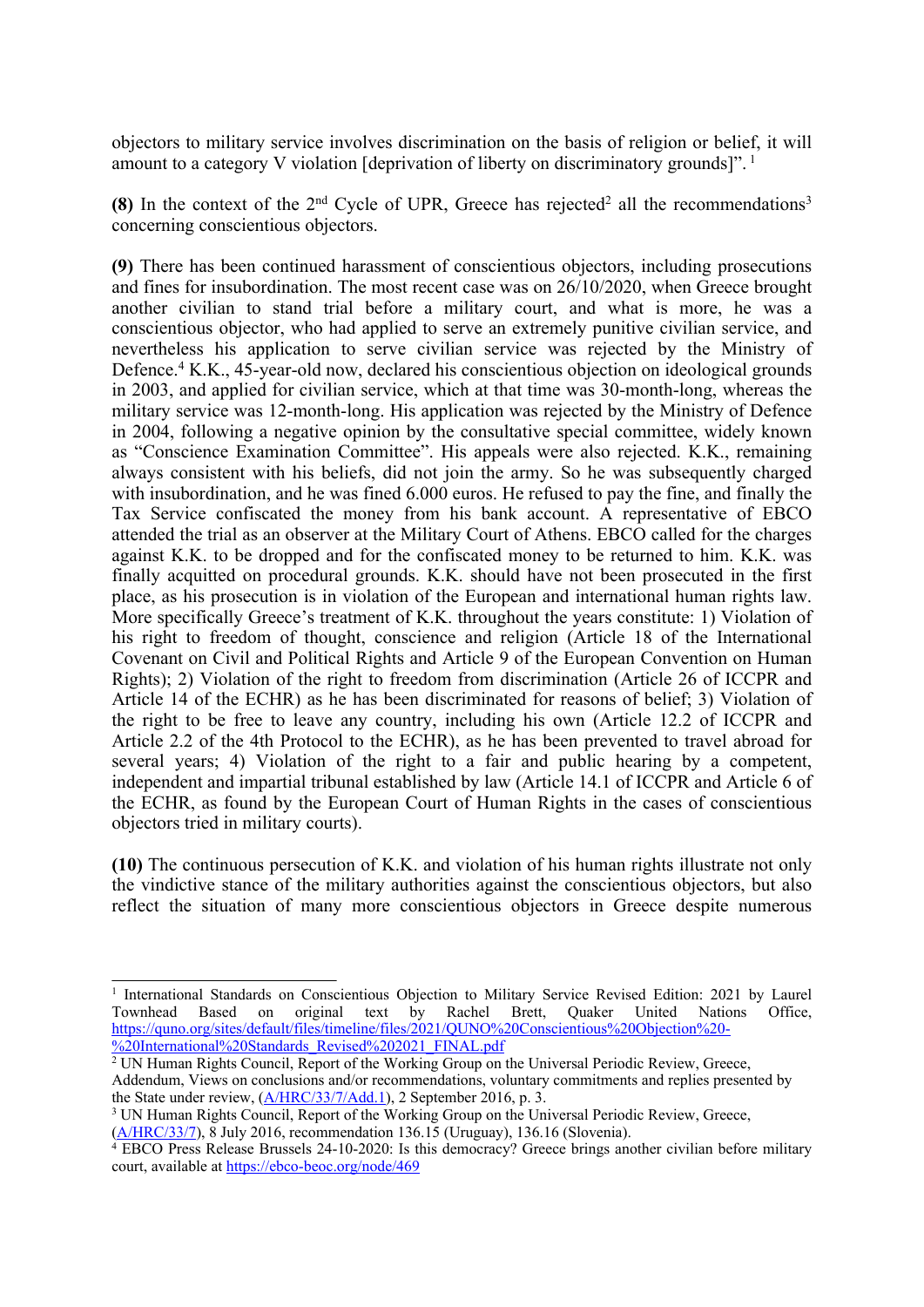condemnations by international human rights instruments and the repeated promises of several Greek governments for reform. Last but not least, it shows the even more discriminatory treatment of conscientious objectors by the current government, which has even abolished some of the positive amendments introduced by the previous government. An appeal against last year's increase<sup>5</sup> of the length of alternative service to the Council of State (Greece'<sup>s</sup> Supreme Administrative Court) is still pending.

**(11)** The procedures for the CO status have resumed in July 2020. They had been suspended, after last year's law 4609/2019, of the previous government, changed the composition of the 5-member Special Committee (a.k.a. Conscience Examination Committee) by reducing the number of military officers from 2 to 1, and increasing the number of university professors from 2 to 3. Therefore, <sup>a</sup> new committee needed to be appointed by <sup>a</sup> Joint Ministerial Decision, which was issued with almost 15 months of delay.

**(12)** On the occasion of the 3d National report of Greece<sup>6</sup> on the implementation of the Revised European Social Charter, in June/July 2020, the Greek National Commission for Human Rights<sup>7</sup>, Amnesty International<sup>8</sup> and EBCO<sup>9</sup> submitted three different documents with comments, to the European Committee of Social Rights of the Council of Europe, mainly on the issue of the duration of alternative service, in violation of Article 1, para. 2 of the European Social Charter ("the right of the worker to earn his living in an occupation freely entered upon"), highlighting last year's increase. EBCO and Amnesty International also cited the issue of the suspension of the procedures for CO status, by that time. In its submission<sup>10</sup> on 25/06/2020 EBCO concluded that conscientious objectors in Greece face multiple violations of their right to earn <sup>a</sup> living in an occupation freely entered upon, both in terms of the excessive duration of alternative service (compared with the duration of military service) as well in terms of the delays (lengthy procedures, further delays, the then "freeze" for more than <sup>a</sup> year) in processing their applications. Greece should take immediate measures in terms of legislation and practice in order to be in conformity with Article 1§2 of the Charter.

**(13)** On 03/03/2020, in <sup>a</sup> joint submission with IFOR, EBCO informed the UN Special Rapporteur on freedom of religion or belief about the negative developments concerning the right to CO in Greece.

## **Recommendations for action by the State under review**

**(14)** EBCO and AGCO call for:

6 immediate amendments to the Greek law and practice in order to refrain from prosecuting or otherwise harassing conscientious objectors, with no further action required from such persons, and suspend all prosecutions (including the repeated prosecutions in violation of the "*ne bis in idem*" principle);

<sup>&</sup>lt;sup>5</sup> Joint Decision of the Deputy Minister of Finance and the Deputy Minister of National Defence

Φ.421.4/7/228631/Σ.6400/24-09-2019 (Official Journal vol. B 3697/4-10-2019).

<sup>6</sup> Greece, 3d repor<sup>t</sup> on the Revised European Social Charter [https://rm.coe.int/greece3-en-simplified-report](https://rm.coe.int/greece3-en-simplified-report-collective-complains/16809ce324)[collective-complains/16809ce324](https://rm.coe.int/greece3-en-simplified-report-collective-complains/16809ce324)

<sup>7</sup> <https://rm.coe.int/gnchr-s-comments-on-greece/16809ef6f2>

<sup>8</sup> <https://rm.coe.int/amnesty-international-comments-on-greek-3d-report/16809eff1e> 9 <https://rm.coe.int/ebco-s-comments-on-greek-3d-report/16809eff2a>

<sup>&</sup>lt;sup>10</sup> Brussels - 25-6-2020 - Continuing violation of the European Social Charter in the case of alternative service for conscientious objectors in Greece. Submission of EBCO to the European Committee of Social Rights <https://ebco-beoc.org/node/466>